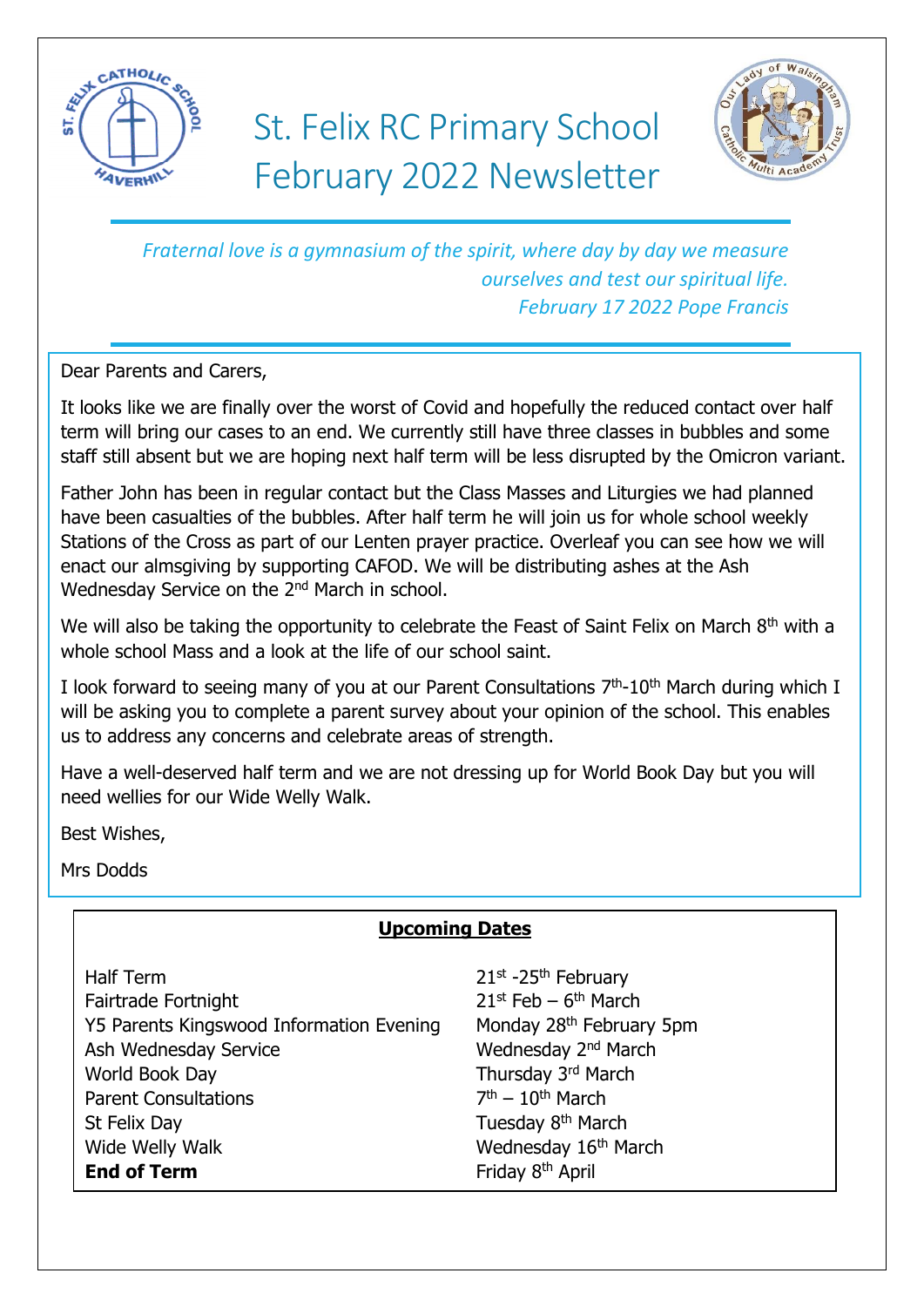#### **Duxford Visit by Alan Anto Y2**

Yesterday I travelled to the interesting Imperial War Museum at Duxford and saw green tanks and old planes. There were videos to watch and people's stories to be heard. I went in the white Concorde and I heard a noise of the Concorde. It was really loud but it wasn't fully on. I went into the cargo and it looked really interesting. It also had old style buttons. Eventually it was lunchtime. There were popcorn and fruits in my lunch bag.





On 16<sup>th</sup> March we will be completing our Wide Welly Walk for CAFOD.



All pupils will need a pair of wellies on the afternoon of 16<sup>th</sup> March to take part and we will walk arm in arm across the field to show our solidarity with our brothers and sisters who don't have the food we have. Reception children will be in the Forest School outfits as usual.

Please donate to show your support on our JustGiving Page:

St Felix Walk Against Hunger Lent 2022 [https://walk.cafod.org.uk/fundraising/st-felix-walk](https://walk.cafod.org.uk/fundraising/st-felix-walk-against-hunger-lent-2022)[against-hunger-lent-2022](https://walk.cafod.org.uk/fundraising/st-felix-walk-against-hunger-lent-2022) 

CAFOD are always interested in new volunteers if you would like to support their work in schools



## **World Book Day**

Thursday 3rd March

This year we will focus on the importance of shared reading at bedtimes. Children of all ages become better readers and learners by listening to adults read to them aloud. This promotes correct intonation (prosody) and allows children to access more ambitious texts in English and other languages.

On World Book Day we would like all pupils to bring in a text they enjoy sharing at bedtime. This could be fiction, non-fiction or poetry.

We would also like to ask some dads and grandads to read and share some stories with us via [https://featherbedtales.com/.](https://featherbedtales.com/) You can access the library section with your Suffolk library card number and record yourself reading a book which you can share with a loved one or school via [admin@st-felixrc.suffolk.sch.uk](mailto:admin@st-felixrc.suffolk.sch.uk)

> World Book Day tokens are being sent out this week in school bags. <https://www.worldbookday.com/>